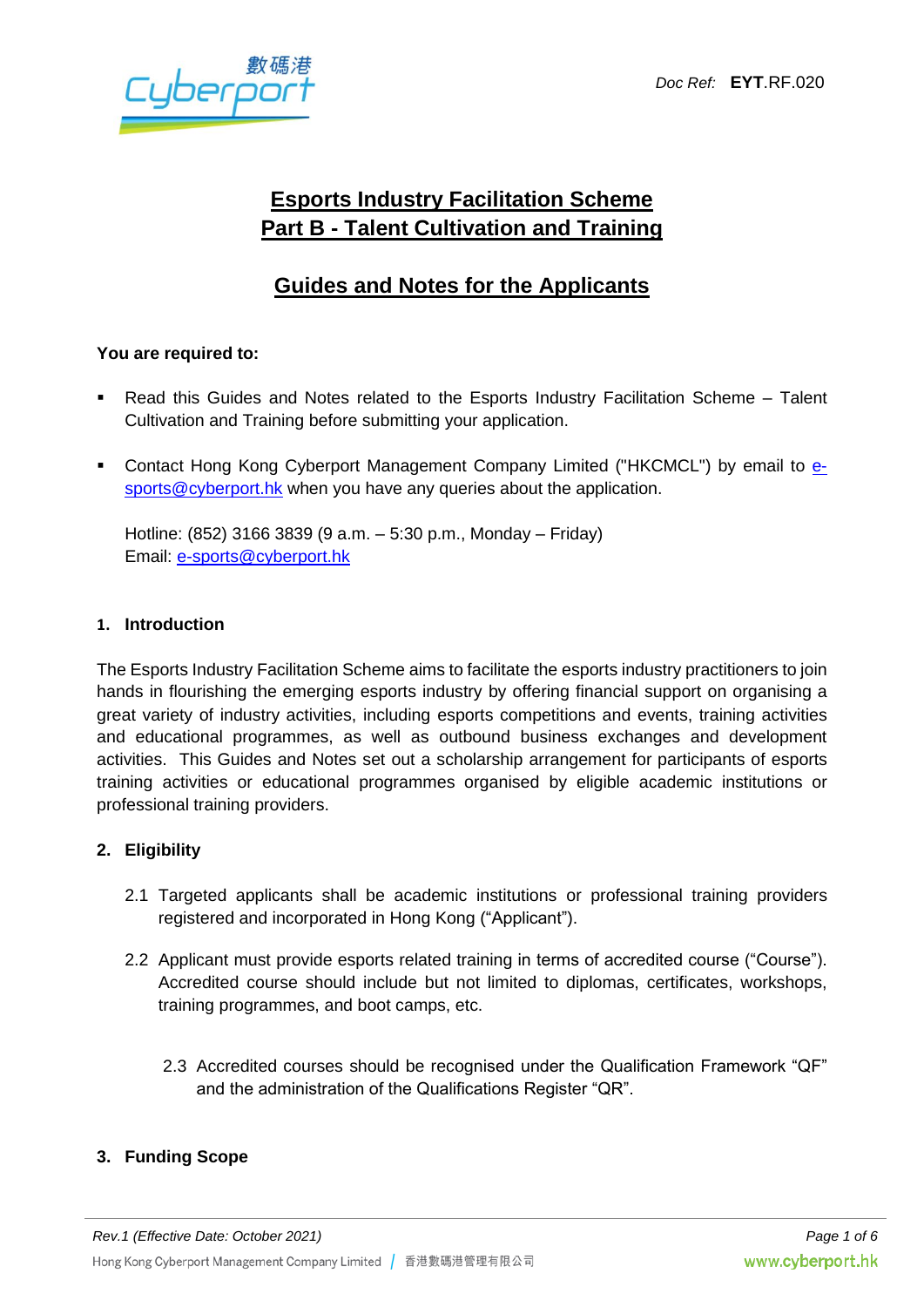

- 3.1 HKCMCL provides financial assistance in the form of scholarship to eligible academic institutions for which to grant their selected participants of accredited esports related training activities or educational programmes.
- 3.2 Eligible Course must be organised or conducted by the following entities with a good educational reputation and track record:
	- i. HKCMCL, or in the capacity of Cyberport Academy, and any other local or non-local training providers endorsed/commissioned by HKCMCL; or
	- ii. Higher education institutions in Hong Kong recognised by Education Bureau (https://www.edb.gov.hk/en/edu-system/postsecondary/local-higheredu/institutions/index.html); or
	- iii. Self-financing Post-secondary Institutions in Hong Kong (https:/[/www.cspe.edu.hk/en/institution-list.page\)](http://www.cspe.edu.hk/en/institution-list.page))
- 3.3 For any particular course organised or conducted by the applicant, the applicant may seek preliminary written advice from HKCMCL on the eligibility for the financial assistance. Cyberport will make a preliminary assessment on the eligibility of the Course in question and provide a written response. However, any subsequent change in the nature, scope or other arrangements of the activity may affect its eligibility for the financial assistance.
- 3.4 HKCMCL reserves the absolute right at all times to determine whether an application has met the conditions for the financial assistance.

## **4. Coverage of Financial Assistance**

- 4.1 The financial assistance shall be provided in the form of scholarship conferred by HKCMCL/Cyberport Academy to the qualified individual nominated training recipients who:
	- i. attained outstanding performance in the Course a scholarship of 75% of tuition fee will be awarded. The applicant must have a reasonable mechanism to determine outstanding performance (i.e. any examinations and assignment requirements with approved weighting, such as quizzes, essays, presentations, study reports, etc.) and provide related nominated certificate of outstanding performance or other relevant proof for those individual training recipients to HKCMCL;
	- ii. completed the Course with no less than 80% of attendance (i.e. contactable hours of training) / participation record, and attained the overall mark of either 50% or such higher percentage of assessment(s) as prescribed for the Course (whichever is higher) - a scholarship of 50% of the tuition fee will be awarded. The applicant must certify that the concerned individual training recipients have completed the training activities, and provide related certificate of attendance/participation record or other relevant proof to HKCMCL.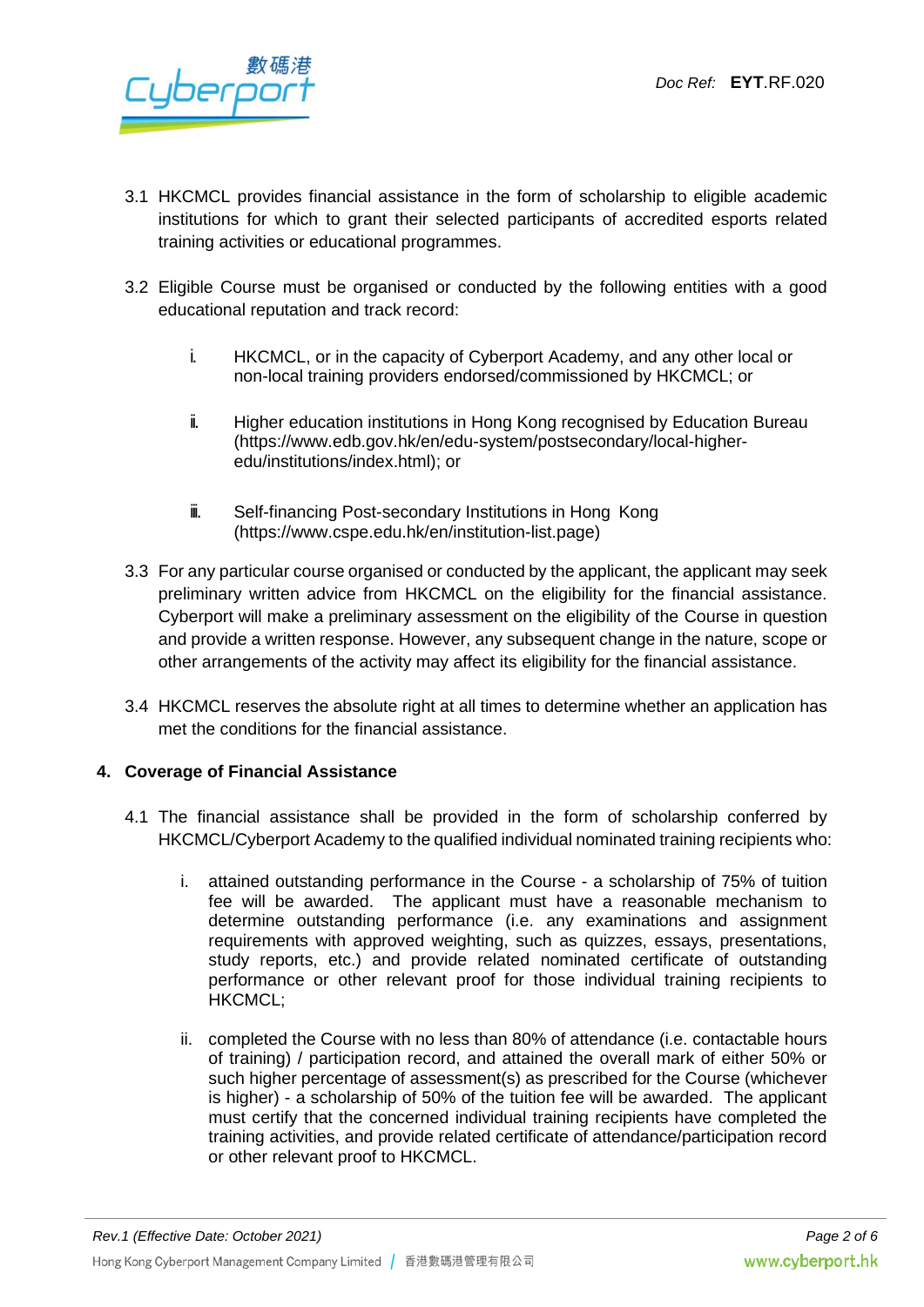

- 4.2 Maximum cumulative amount of financial assistance per applicant. There is no limit on the number of applications by an applicant for the financial assistance. However, each applicant may receive financial assistance from HKCMCL up to a cumulative limit of HK\$100,000 only throughout the validity of the Esports Industry Facilitation Scheme.
- 4.3 The extent of financial assistance to training recipients should exclude any part of the tuition fee that would be subsidised by other publicly funded organisations/ programmes.

#### **5. Application Process**

- 5.1 An applicant organisation should fill in and submit the Esports Applicant Eligibility Check Form (EYT.SF.010).
- 5.2 Applicant organisation shall fill in and submit the Esports IFS Course Application Talent Cultivation and Training (EYT.SF.060) at least 60 working days before the commencement of the Course.
- 5.3 Application should be completed by the principal applicant or the programme director or head of the department. Otherwise, it will not be processed.
- 5.4 Cyberport shall evaluate the submitted application form and supporting documents, then submit the qualified applications to the Internal Vetting Team for consideration and endorsement.
- 5.5 Final approval decision of the application is subject to the Internal Vetting Team evaluation. No appeal or request for explanation of the decision will be considered.
- 5.6 Upon the approval from HKCMCL, an applicant should submit the Esports IFS Scholarship Application Form – Talent Cultivation and Training [EYT.SF.050] for financial assistance by email to [e-sports@cyberport.hk](e-sports@cyberport.hk%20) to HKCMCL within 90 working days after the completion date of the accredited esports related Course, together with the requisite supporting information.
- 5.7 Previous approval for an application for financial assistance in relation to a particular Course does not guarantee that the same Course will be eligible for financial assistance in the future. HKCMCL will evaluate each Course and application having regard to the prevailing circumstances. HKCMCL reserves the absolute right at all times to review the eligibility of any activity.

#### **6. Result Announcement**

6.1 Successful applicants shall be notified by email from HKCMCL via [e-sports@cyberport.hk.](e-sports@cyberport.hk)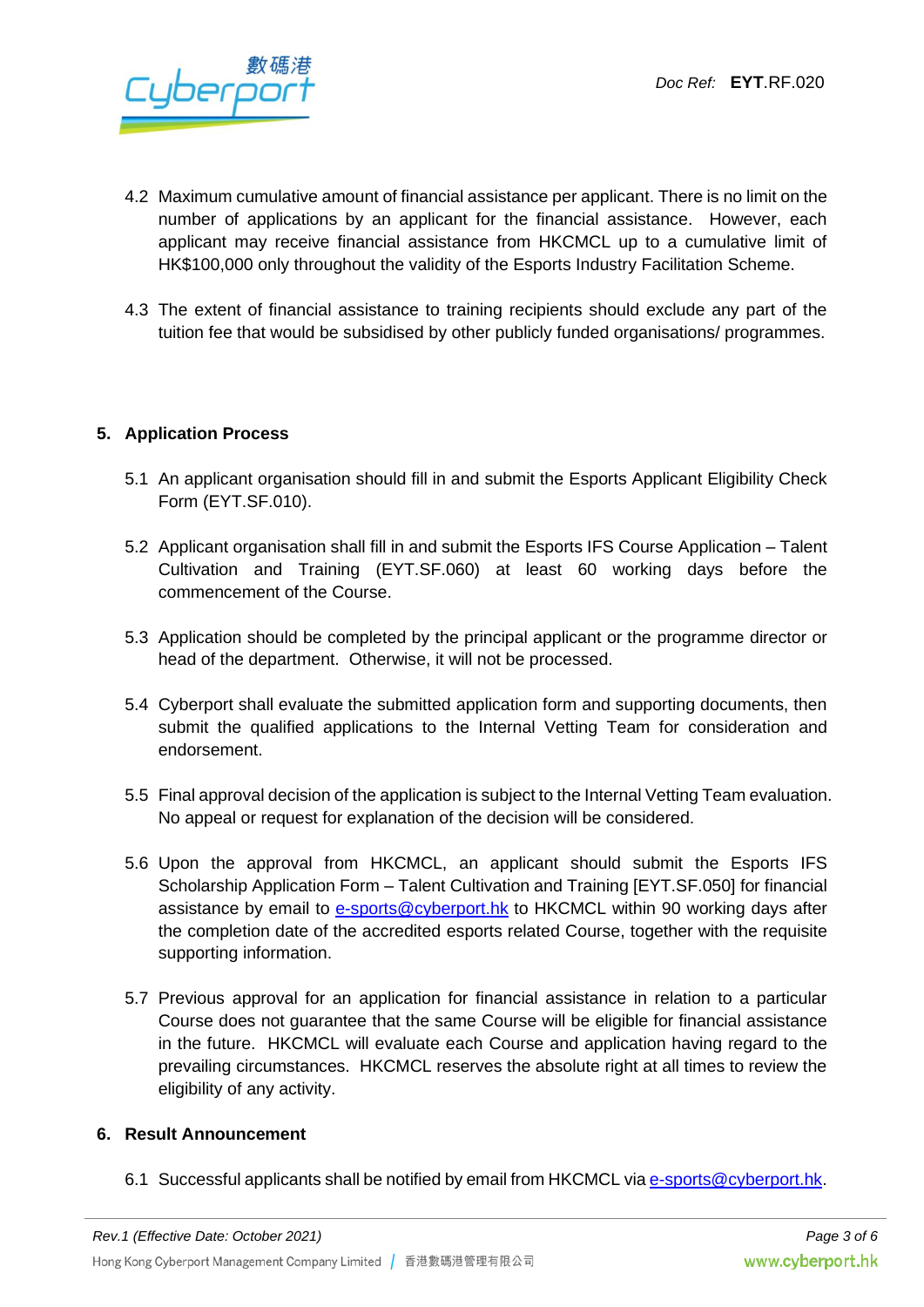

### **7. Acceptance of Funding Scheme**

- 7.1 Successful applicants shall reply a written response by email to confirm the acceptance within 14 working days of the date of the result announcement.
- 7.2 If HKCMCL does not receive any written response within the time frame state above, HKCMCL shall assume that the applicants have withdrawn their applications. The subject application will be dismissed without further notice.

#### **8. Acknowledgment to HKCMCL**

8.1 Successful applicants shall acknowledge HKCMCL for conferring the scholarships for the Course (i.e. presents Cyberport's logo or in text) in the Course promotion.

#### **9. Scholarship Disbursement Procedure**

- 9.1 Applicant should submit the Esports IFS Scholarship Application Form Talent Cultivation and Training (EYT.SF.050) for financial assistance by email to [e-sports@cyberport.hk](mailto:e-sports@cyberport.hk) within 90 working days after the completion date of the accredited Course, together with the below requisite supporting information:
	- i. Documentary proof of successful completion and/or attaining outstanding performance of the Course may include a certificate of award, a letter or a transcript from the training provider certifying that the nominated training recipient has passed the relevant training assessment;
	- ii. A copy of each receipt and payment proof in relation to payments made by the individual nominated training recipient(s) qualified for the scholarship. The name of the scholarship recipient(s) shown on the receipt(s) must be the same as the name of the Course recipient(s);
	- iii. A proof of affiliation of the nominated training recipient(s)with the academic institution (e.g. student card); and
	- iv. Acknowledgement of the nominated training recipient(s) of this scholarship.
- 9.2 The scholarship shall be disbursed to the applicant by HKCMCL within 30 working days upon satisfactory receipt of all required and supporting documents from the applicant.
- 9.3 **Late submission of Esports IFS Scholarship Application Form – Talent Cultivation and Training (EYT.SF.050) for financial assistance will not be accepted.** Applicant at all times should note that it is their responsibility to ensure that their applications are received by HKCMCL before deadline.
- 9.4 HKCMCL has absolute discretion to revoke any application and call for refund of the full amount of scholarship received by the applicant organisation if breaches any of the terms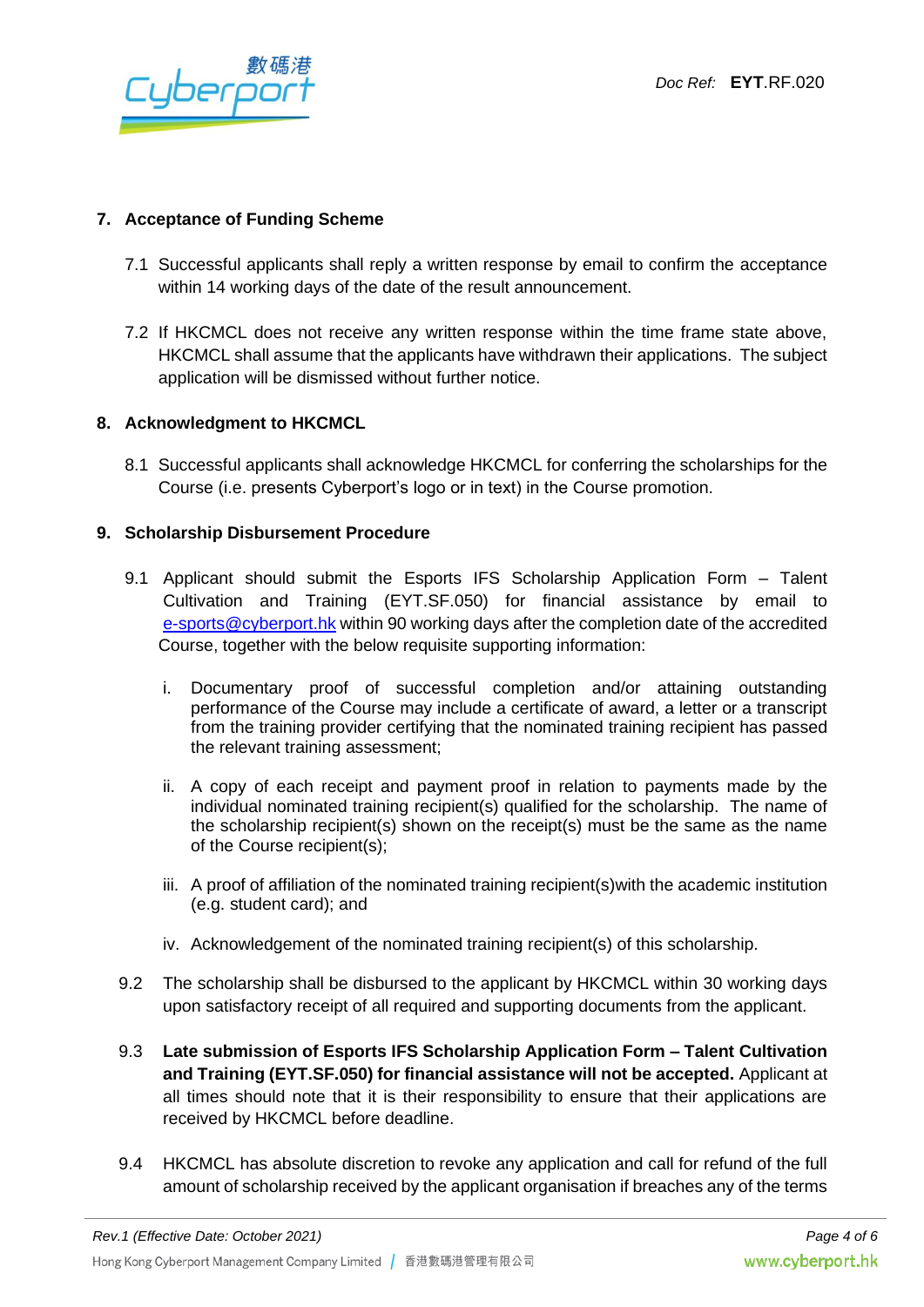Jberpe

and conditions in these Guides, the Esports IFS Course Application Form – Talent Cultivation and Training (EYT.SF.060) and the Esports IFS Scholarship Application Form – Talent Cultivation and Training (ETY.SF.050).

#### **10. Commitment**

- 10.1 The applicant is not entitled to charge any interest or claim any compensation or relief of whatsoever nature against the HKCMCL in the event of any late or withholding of payment of the approved grant for any reason whatsoever.
- 10.2 If applicants have received or will receive from any other direct publicly funded organisations/ programmes for any expenditure item(s) of the event/ activity, the same expenditure item would not be funded by the funding scheme under application.
- 10.3 HKCMCL has the absolute rights to make changes to programme requirements as set out in any published guidelines and submission templates related to the Esports schemes.

#### **11. Probity Policy for Applicants**

To ensure openness, fairness and integrity of the Scheme, each applicant shall:

- 11.1 Observe the Prevention of Bribery Ordinance (Hong Kong Legislation Cap. 201) and shall advise its employees, agents, subcontractors and other personnel who are in any way involved in its application/project (the "Personnel") that they shall observe the same and that they are not allowed to offer to or solicit or accept from any person any advantages as defined in the Prevention of Bribery Ordinance in relation to the application/project;
- 11.2 Not offer or give or agree to give any person employed by HKCMCL, the members of the Vetting Panel or acting on its behalf, any gift or consideration of any kind as an inducement or reward for doing or forbearing to do or for having done or forborne to do any act in relation to the Scheme or for showing or forbearing to show favour or disfavour to any person in relation to the Scheme;
- 11.3 Promptly declare and notify HKCMCL in writing of any potential or actual conflict of interests upon becoming aware of the same. "Conflict of interests" shall include (but are not limited to) any situation where the personal/financial interest of an applicant or its Personnel, conflict or compete, or may be expected to conflict or compete, with the role, duties and/or impartiality of such applicant or Personnel under the Programme;
- 11.4 Apply the funding prudently, efficiently and solely for the purpose of the project approved under the Scheme;
- 11.5 Abide by the principles of openness, fairness and competitiveness in the procurement of any goods/services in connection with the Scheme; and take all necessary measures (including by way of a code of conduct or contractual provisions) to ensure that its Personnel are aware of and comply with the requirements under this Policy.
- 11.6 Take all necessary measures (including by way of a code of conduct or contractual